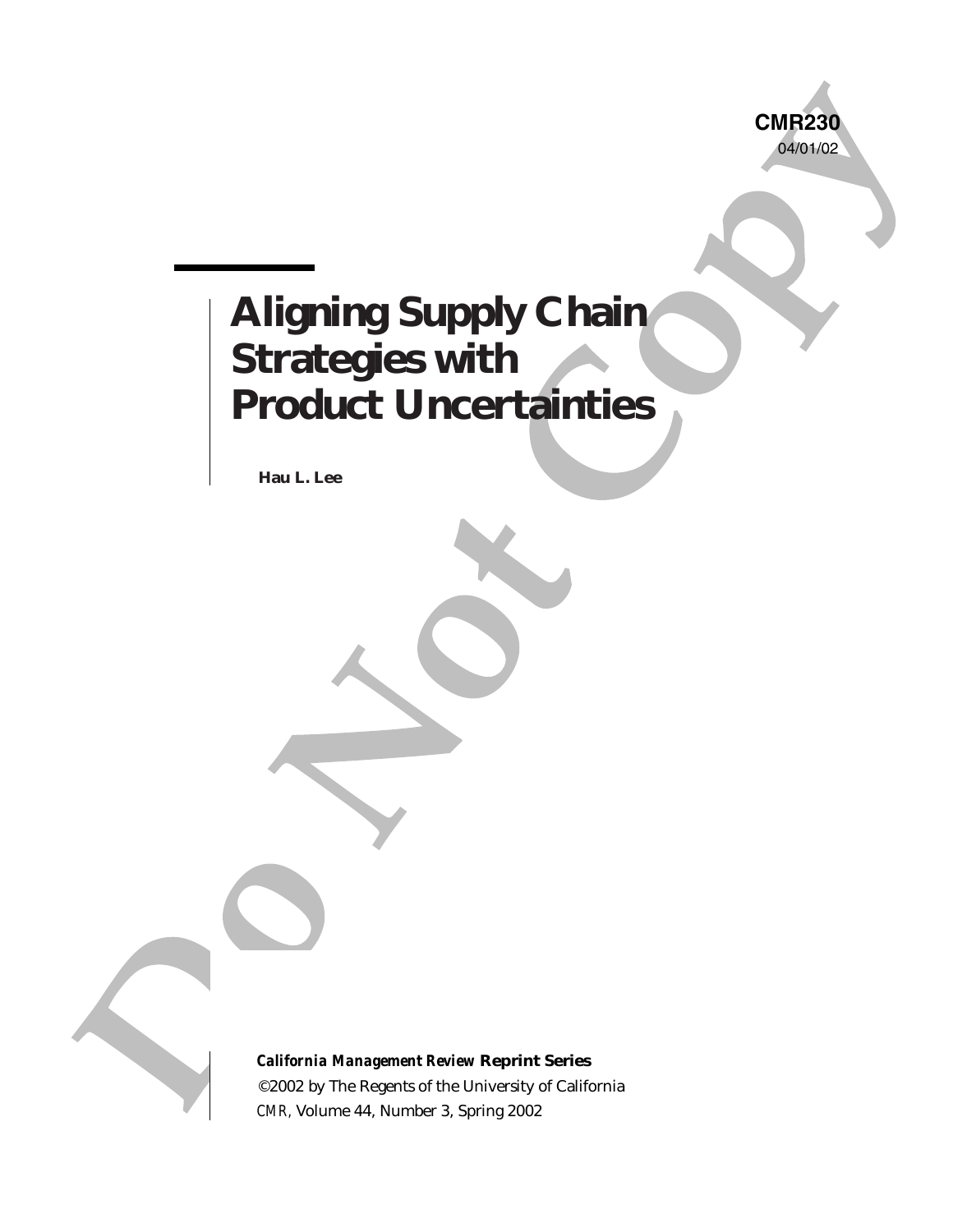# **Aligning Supply Chain Aligning Supply Chain**<br>Strategies with **Product Uncertainties**

**Hau L. Lee**

**Example 18 Strategies Strategies With**<br> **Example 2018**<br> **Example 2018**<br> **Example 2018**<br> **Example 2018**<br> **Example 2018**<br> **Example 2018**<br> **Example 2019**<br> **Example 2019**<br> **Example 2019**<br> **Example 2019**<br> **Example 2019**<br> **Exam** Upply chain management has emerged as one of the major areas for companies to gain a competitive edge. Managing supply chains effectively is a complex and challenging task, due to the current business trends of expanding p upply chain management has emerged as one of the major areas for companies to gain a competitive edge. Managing supply chains effectively is a complex and challenging task, due to the current business trends of expanding product variety, short product life cycle, increasing tion technology. The Internet has contributed to both the increasing needs and opportunities for improved supply chain management. With the Internet, companies in a supply chain can be connected in real time with information and knowledge shared continuously, new products and services can be designed to fit special market segments, and new supply chain structures can be developed to serve customers in a more direct manner.

When a company faces the pressure of excessive inventory, degraded customer service, escalating costs and declining profits, or a poor return on assets, its supply chain is out of control. On the other hand, when a company moves in to new markets or new technologies, it must have its supply chain prepared for the new business challenges and opportunities. Although there are many new supply chain concepts and fads designed to exploit the advantages of the Internet, successful companies understand that the right supply chain strategy is dependent on a number of factors:

- The strategy needs to be tailored to meet specific needs of the customers.
- A product with a stable demand and a reliable source of supply should not be managed in the same way as one with a highly unpredictable demand and an unreliable source of supply.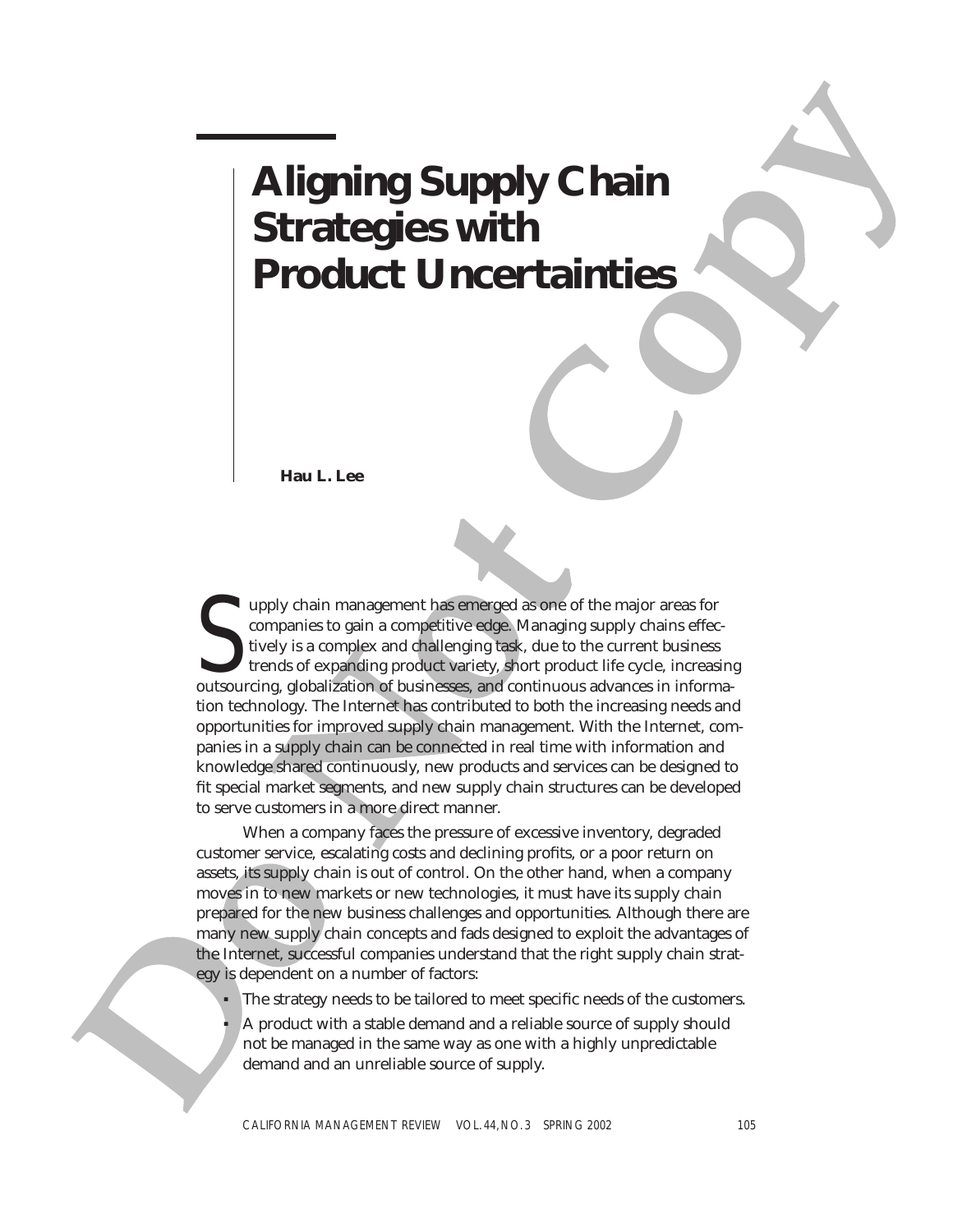• The Internet can be a powerful tool for supporting or enabling supply chain strategies for products with different demand and supply uncertainties. Aligning Supply Chain Strategies with Product Uncertainties<br>
The Internet can be a powerful tool for supporting or enabling supply<br>
chain strategies for products with different demand and supply uncertainties.<br>
Supply chai

thing mentality will fail.

# **The Uncertainty Framework**

A simple but powerful way to characterize a product when seeking to devise the right supply chain strategy is the "uncertainty framework." This framework specifies the two key uncertainties faced by the product—demand and supply. Fisher introduced the matching of supply chain strategies to the right level of demand uncertainties of the product.<sup>1</sup> This article expands his framework to include *supply* uncertainties.

claim stategies for products with different demand and supply untertiated<br>incomparison in the supply change of the same state of the supply change of<br>the growing terms of the supply control of the supply control of the<br>pr Demand uncertainty is linked to the predictability of the demand for the product. Functional products are ones that have long product life cycles and therefore stable demand, while innovative products are products that have short life cycles with high innovation and fashion contents—and which, as a result, have highly unpredictable demand.<sup>2</sup> Fashion apparel, high-end computers, the latest integrated circuits, and mass customized goods are examples of innovative products, while household consumable items, basic foods, oil and gas, and basic clothing are examples of functional products. Clearly, different supply chain strategies are required for functional versus innovative products.

Functional products tend to have less product variety than innovative products, where variety is introduced due to the fashion-oriented nature of

| <b>Functional</b>        | Innovative                |
|--------------------------|---------------------------|
|                          |                           |
| Low demand uncertainties | High demand uncertainties |
| More predictable demand  | Difficult to forecast     |
| Stable demand            | Variable demand           |
| Long product life        | Short selling season      |
| Low inventory cost       | high inventory cost       |
| Low profit margins       | High profit margins       |
| Low product variety      | High product variety      |
| Higher volume per SKU    | Low volumes per SKU       |
| Low stockout cost        | High stockout cost        |
| Low obsolescence         | High obsolescence         |
|                          |                           |

|  |  | <b>FIGURE 1. Demand Characteristics</b> |
|--|--|-----------------------------------------|
|  |  |                                         |

the product or the rapid introduction of new product options due to product technology advancements. Demand for functional products is much easier to forecast, while demand for innovative products is highly unpredictable. Due to the differences in product life cycle and the nature of the product, functional products tend to have lower product profit margins, but the cost of obsolescence is low; whereas innovative products tend to have higher product profit margins, but the cost of obsolescence is high. Figure 1 summarizes some of the differences between functional and innovative products.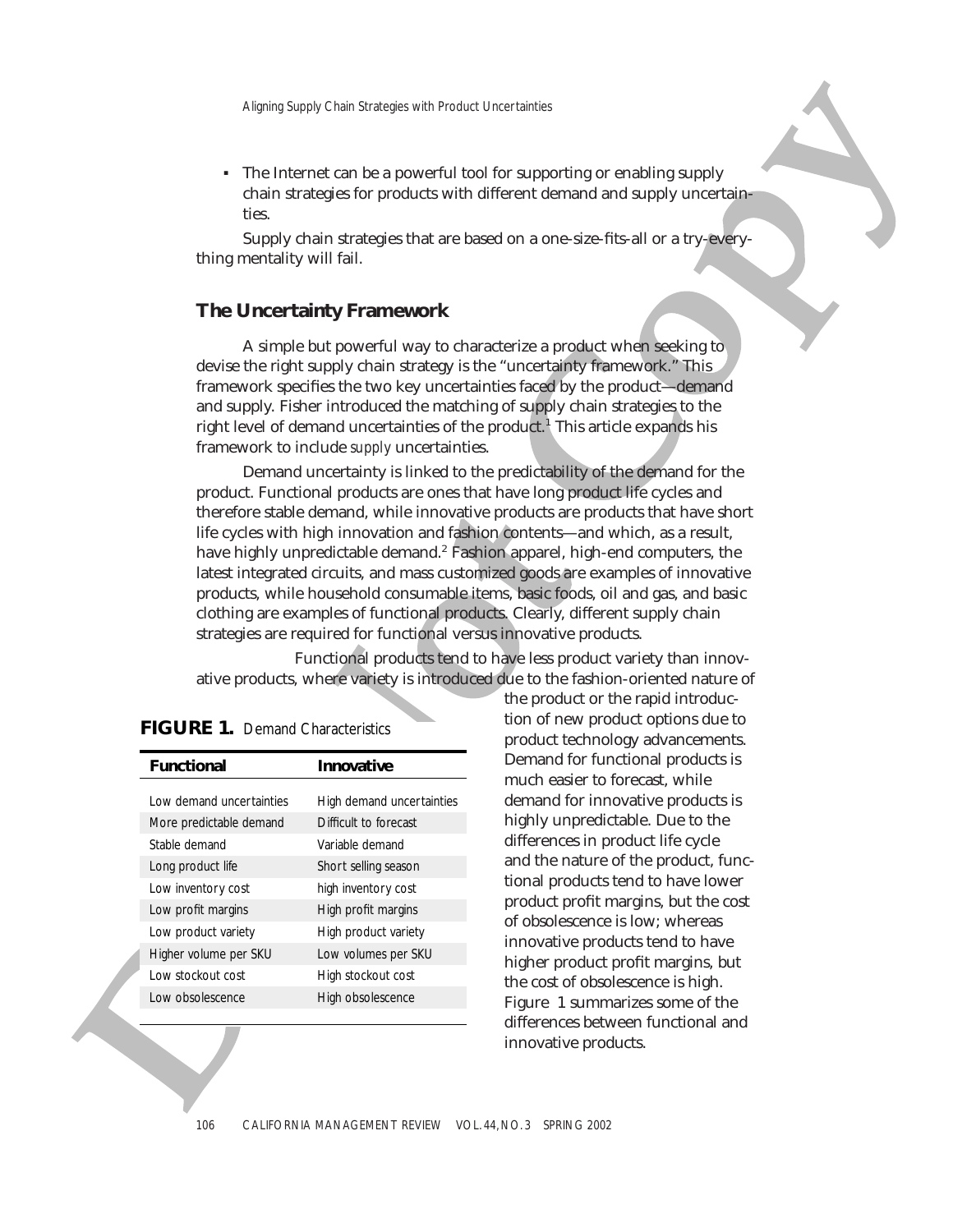revolving around the supply side of the product are equally important drivers for the right supply chain strategy. A "stable" supply process is one where the manufacturing process and the underlying technology are mature and the supply base is well established. An "evolving" supply process is where the manufacturing process and the underlying technology are still under early development and are rapidly changing, and as a result the supply base may be limited in both size and experience. In a stable supply process, manufactur-

| Aligning Supply Chain Strategies with Product Uncertainties<br>Other kinds of uncertainties | FIGURE 2. Supply Characteristics |                                |
|---------------------------------------------------------------------------------------------|----------------------------------|--------------------------------|
| ng around the supply side<br>product are equally impor-                                     | <b>Stable</b>                    | <b>Evolving</b>                |
| ivers for the right supply                                                                  | Less breakdowns                  | Vulnerable to breakdowns       |
| trategy. A "stable" supply                                                                  | Stable and higher yields         | Variable and lower yields      |
| s is one where the manufac-                                                                 | Less quality problems            | Potential quality problems     |
| process and the underlying                                                                  | More supply sources              | Limited supply sources         |
| logy are mature and the                                                                     | Reliable suppliers               | Unreliable suppliers           |
| base is well established. An<br>ing" supply process is where                                | Less process changes             | More process changes           |
| nufacturing process and the                                                                 | Less capacity constraint         | Potential capacity constrained |
| ying technology are still                                                                   | Easier to changeover             | Difficult to changeover        |
| early development and are                                                                   | Flexible                         | Inflexible                     |
| changing, and as a result                                                                   | Dependable lead time             | Variable lead time             |
| nnly hase may he limited in                                                                 |                                  |                                |

# ing complexity tends to be low or manageable. Stable manufacturing processes tend to be highly automated, and long-term supply contracts are prevalent. In an evolving supply process, the manufacturing process requires a lot of finetuning and is often subject to breakdowns and uncertain yields. The supply base may not be as reliable, as the suppliers themselves are going through process innovations. Figure 2 summarizes some of the differences between stable and evolving supply processes.

exuality around the supply yields.<br>
The product are equality joing-<br>
not dive product are equality joing-<br>
not divers for the collections of state subsets and the subsets of state subsets of the subsets of state subsets a While functional products tend to have more mature and stable supply process, that is not always the case. For example, the annual demand for electricity and other utility products in a locality tend to be stable and predictable, but the supply of hydroelectric power, which relies on rainfall in a region, can be erratic year by year. Some food products also have very stable demand, but the supply (both quantity and quality) of the products depends on yearly weather conditions. Similarly, there are also innovative products with a stable supply process. Fashion apparel products have short selling seasons and their demand is highly unpredictable. However, the supply process is very stable, with a reliable supply base and a mature manufacturing process technology. Figure 3 gives some examples of products that have different demand and supply uncertainties.

# **Changing the Uncertainty Landscape**

It is more challenging to operate a supply chain that is in the right column of Figure 3 than in the left column, and similarly it is more challenging to operate a supply chain that is in the lower row of Figure 3 than in the upper row. Before setting up a supply chain strategy, it is necessary to understand the sources of the underlying uncertainties and explore ways to reduce these uncertainties. If it is possible to move the uncertainty characteristics of the product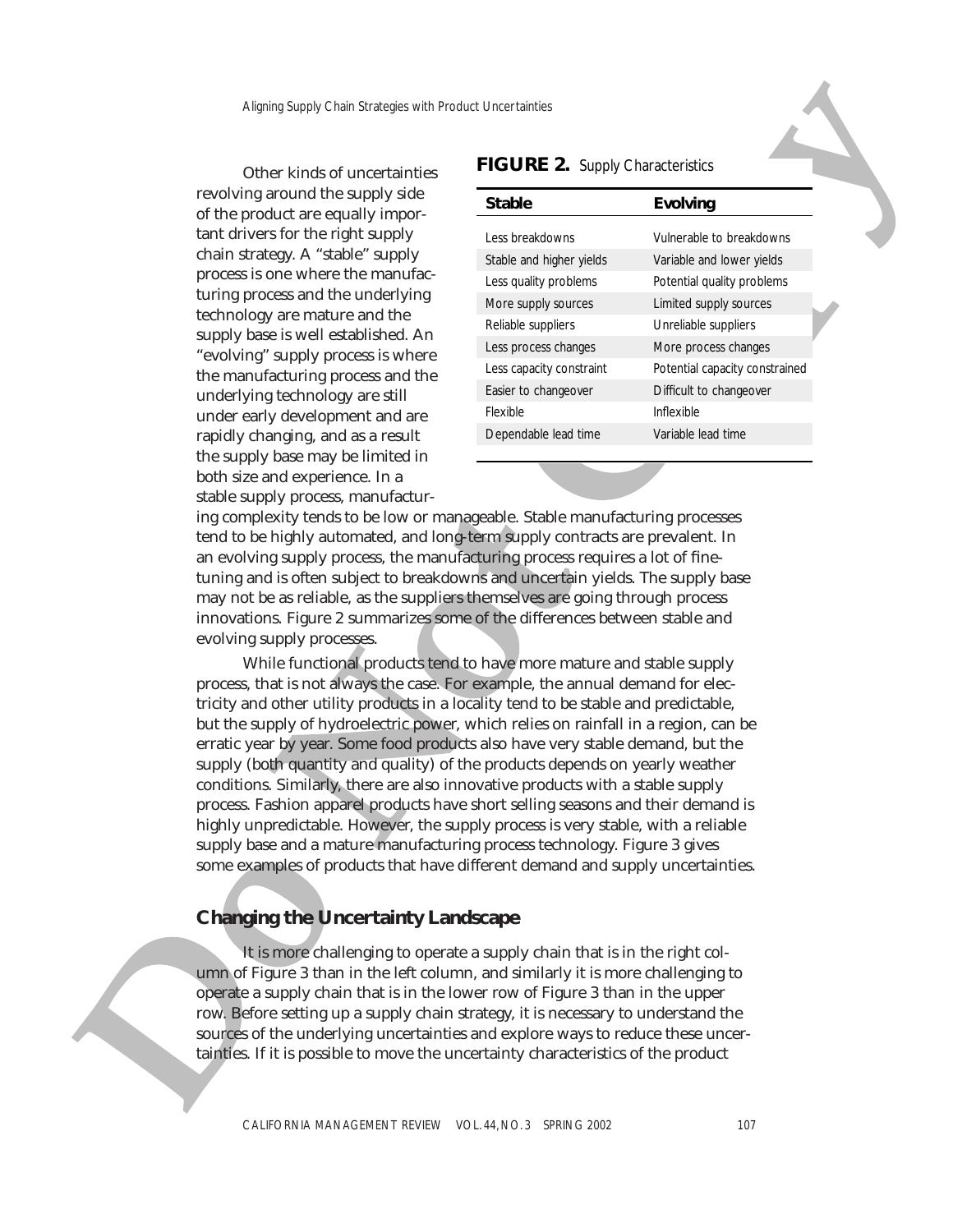| FIGURE 3. The Uncertainty Framework: Examples |  |
|-----------------------------------------------|--|
|-----------------------------------------------|--|

| Low (Functional Products)<br>Supply Uncertainty<br>Grocery, basic apparel,<br>Low<br>(Stable Process)<br>food, oil and gas<br>High<br>Hydro-electric power,<br>(Evolving Process)<br>some food produce<br>from the right hand column to the left, or from the lower row to the upper one,<br>then the supply chain performance will improve.<br>Figure 4 shows the two kinds of strategies that improve supply chain per-<br>formance through uncertainty reduction-demand uncertainty reduction and<br>supply uncertainty reduction.<br><b>Demand Uncertainty Reduction Strategies</b><br>In many cases, although the demand of the product at the end consumer<br>level is stable, distortion of demand signals can occur up the supply chain. As a<br>result, the demand patterns at the upstream portion of the supply chain could<br>become highly erratic. Hence, while the demand patterns at the end consump-<br>tion level could be flat with small variations, the orders placed by the retailer to<br>the wholesaler (or by the wholesaler to the manufacturer, or by the manufac-<br>turer to the supplier, and so on) exhibit increasing fluctuations. This is the well- | High (Innovative Products)<br>Fashion apparel,<br>computers, pop music<br>Telecom, high-end<br>computers, semiconductor |
|---------------------------------------------------------------------------------------------------------------------------------------------------------------------------------------------------------------------------------------------------------------------------------------------------------------------------------------------------------------------------------------------------------------------------------------------------------------------------------------------------------------------------------------------------------------------------------------------------------------------------------------------------------------------------------------------------------------------------------------------------------------------------------------------------------------------------------------------------------------------------------------------------------------------------------------------------------------------------------------------------------------------------------------------------------------------------------------------------------------------------------------------------------------------------------------|-------------------------------------------------------------------------------------------------------------------------|
|                                                                                                                                                                                                                                                                                                                                                                                                                                                                                                                                                                                                                                                                                                                                                                                                                                                                                                                                                                                                                                                                                                                                                                                       |                                                                                                                         |
|                                                                                                                                                                                                                                                                                                                                                                                                                                                                                                                                                                                                                                                                                                                                                                                                                                                                                                                                                                                                                                                                                                                                                                                       |                                                                                                                         |
|                                                                                                                                                                                                                                                                                                                                                                                                                                                                                                                                                                                                                                                                                                                                                                                                                                                                                                                                                                                                                                                                                                                                                                                       |                                                                                                                         |
|                                                                                                                                                                                                                                                                                                                                                                                                                                                                                                                                                                                                                                                                                                                                                                                                                                                                                                                                                                                                                                                                                                                                                                                       |                                                                                                                         |
| known "bullwhip effect," which is an amplification of order variability as one<br>goes upstream along a supply chain. <sup>3</sup> In this way, even though the original prod-<br>uct demand is stable, many parts of the supply chain would still be faced with<br>highly unpredictable demand, so that overall cost efficiency cannot be achieved<br>across the entire supply chain. Here, the observed demand uncertainty of the<br>product would place the product in the right column of Figure 3, although it<br>should really belong in the left column. What is needed is a way to move the<br>demand uncertainty back to the left column.                                                                                                                                                                                                                                                                                                                                                                                                                                                                                                                                    |                                                                                                                         |

#### *Demand Uncertainty Reduction Strategies*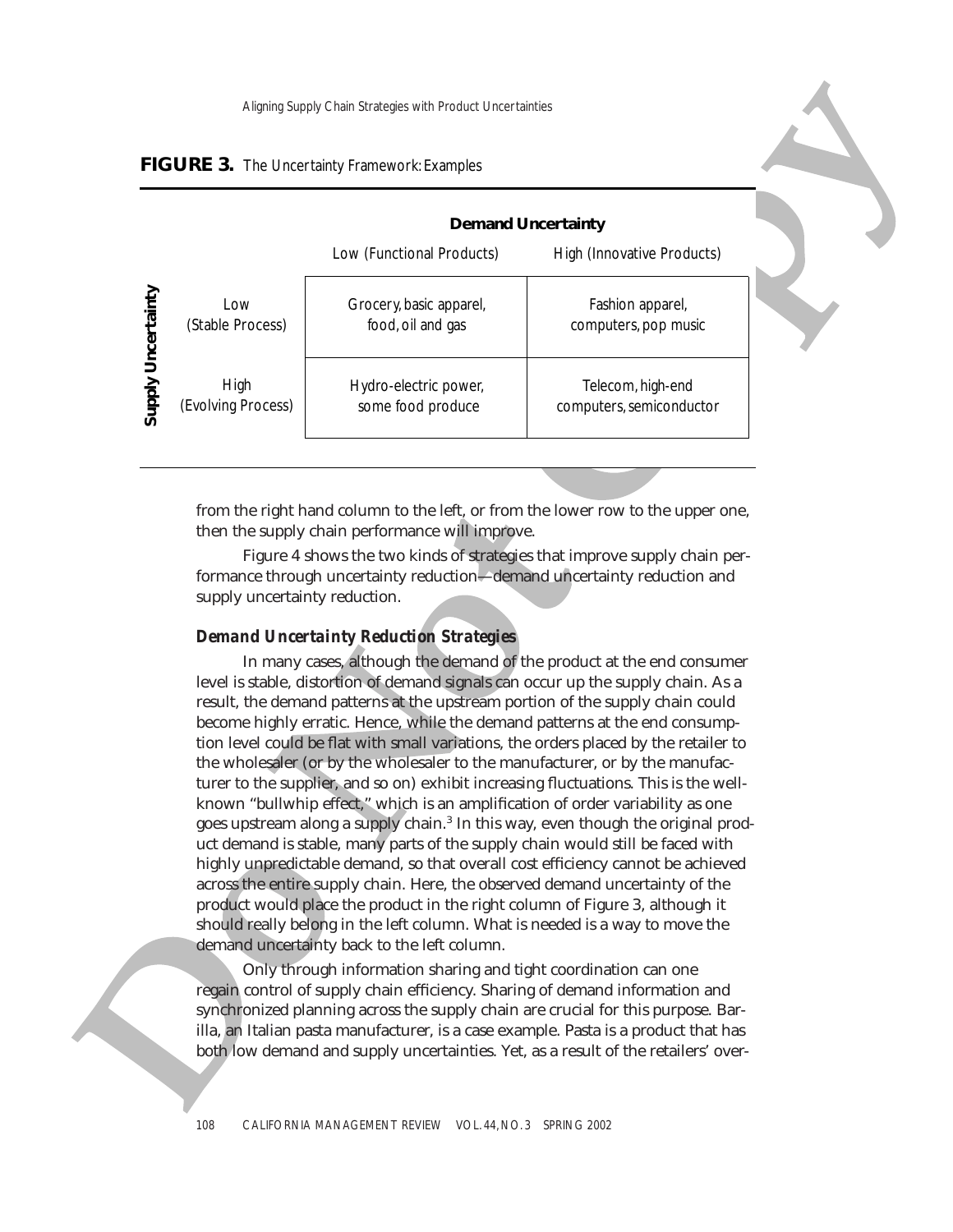

#### **FIGURE 4.** The Uncertainty Reduction Strategies

reactions to demand signals, orders that are batched to make full truckloads, promotions, and order exaggerations, a high level of demand fluctuations occur, leading to significant waste and losses. Figure 5 shows the amplification of demand fluctuation of Barilla's product from the distributor to the manufacturer. Through information sharing and coordinated replenishment programs initiated by Barilla, the supply chain efficiency was greatly improved.<sup>4</sup> Inventory dropped by close to 50%, and stockout rates were down to almost zero as a result of the tight coordination. In the end, the bullwhip was "tamed." Indeed, in a recent study conducted jointly by Stanford University and Accenture focused on 100 manufacturers in the food and consumer products industry, companies that reported higher than average profits were the ones who engaged in joint replenishment and planning programs with their trading partners (see Figure 6).

Information sharing and collaborative replenishments up and down the supply chain are best facilitated by the use of the Internet. The grocery industry, which consists of mostly functional products with stable supply processes, is an ideal setting to implement such strategies. Currently, the Voluntary Industry Commerce Standards Committee is working on formalizing the process models and technology framework for collaborative planning, forecasting, and replenishment for the grocery industry. It seeks to have companies utilize the Internet, with electronic bulletin boards, to pursue the collaborative efforts. Nabisco and Wegmans have successfully implemented a pilot, with very encouraging results. The total snack nut category sales went up by 11% while the corresponding sales at other retailers actually declined by 9% in the test period. Nabisco's leading brand, Planters, saw its sales rise by 40% as a result of better-planned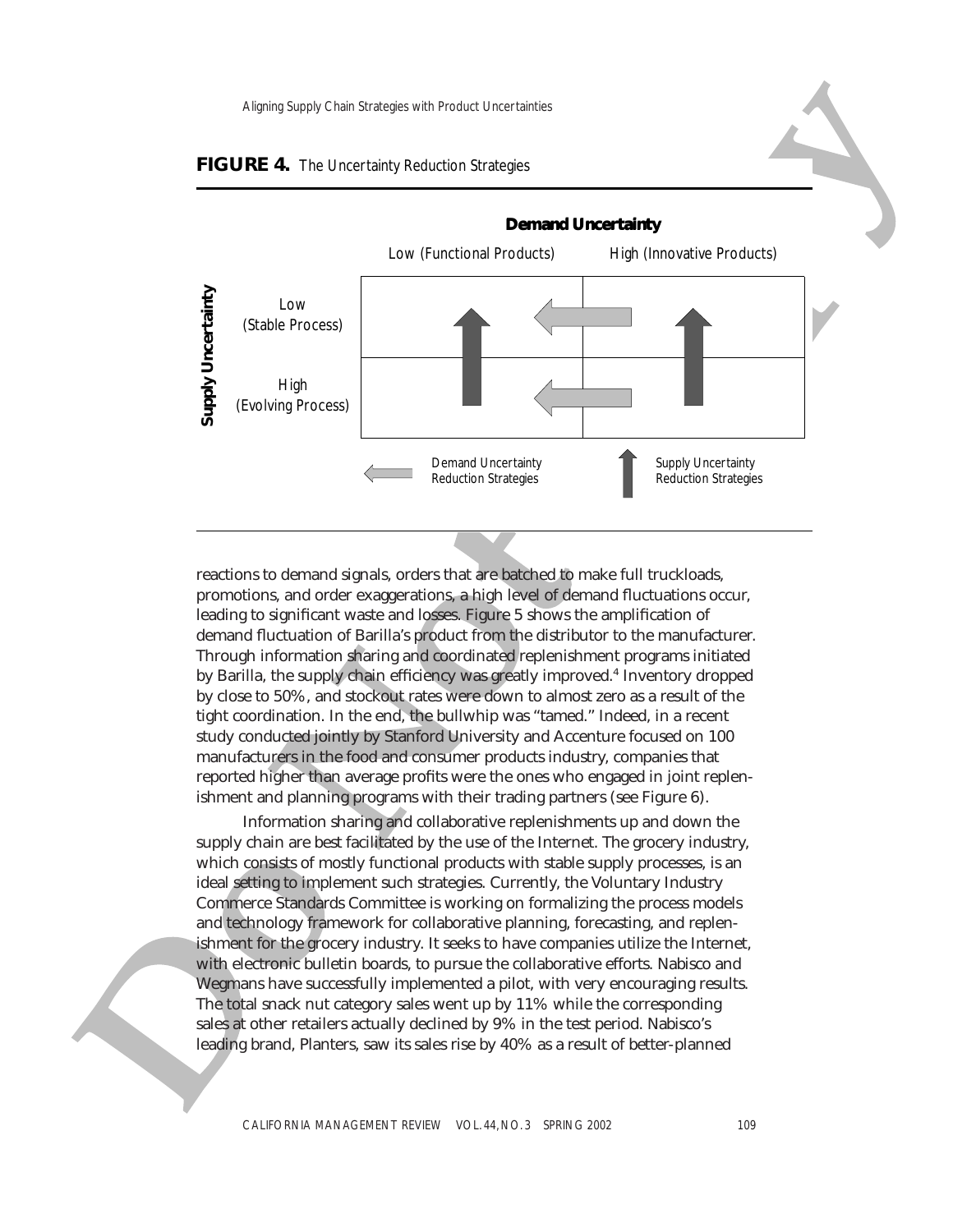Aligning Supply Chain Strategies with Product Uncertainties



**FIGURE 5.** Bullwhip Effect at Barilla's Distribution Center

Based on J.H. Hammond,"Barilla SpA (A-D)," *Harvard Business School Case 6-694-046,* 1994.

promotions and discounting given to Wegmans stores, which was enabled by the collaborative efforts in replenishment. Finally, Nabisco's warehouse fill rate increased from 93% to 97%, while inventory dropped by 18%. Several other pilots are now under way at Schnuck Markets, Kmart, Circuit City, P&G, Kimberly-Clark, Sara Lee, and Wal-Mart.

#### *Supply Uncertainty Reduction Strategies*

Free exchanges of information—starting with the product development stage and continuing with the mature and end-of-life phases of the product life cycle—have been found to be highly effective in reducing the risks of supplier failure. Austin and Lee have found that companies in the PC industry have engaged in extensive collaborative efforts with suppliers to help reduce the risks of suppliers not being able to ramp up fast enough in the production introduction phase as well as the risks of suppliers overproducing at the end of the product life cycle (see Figure 7).5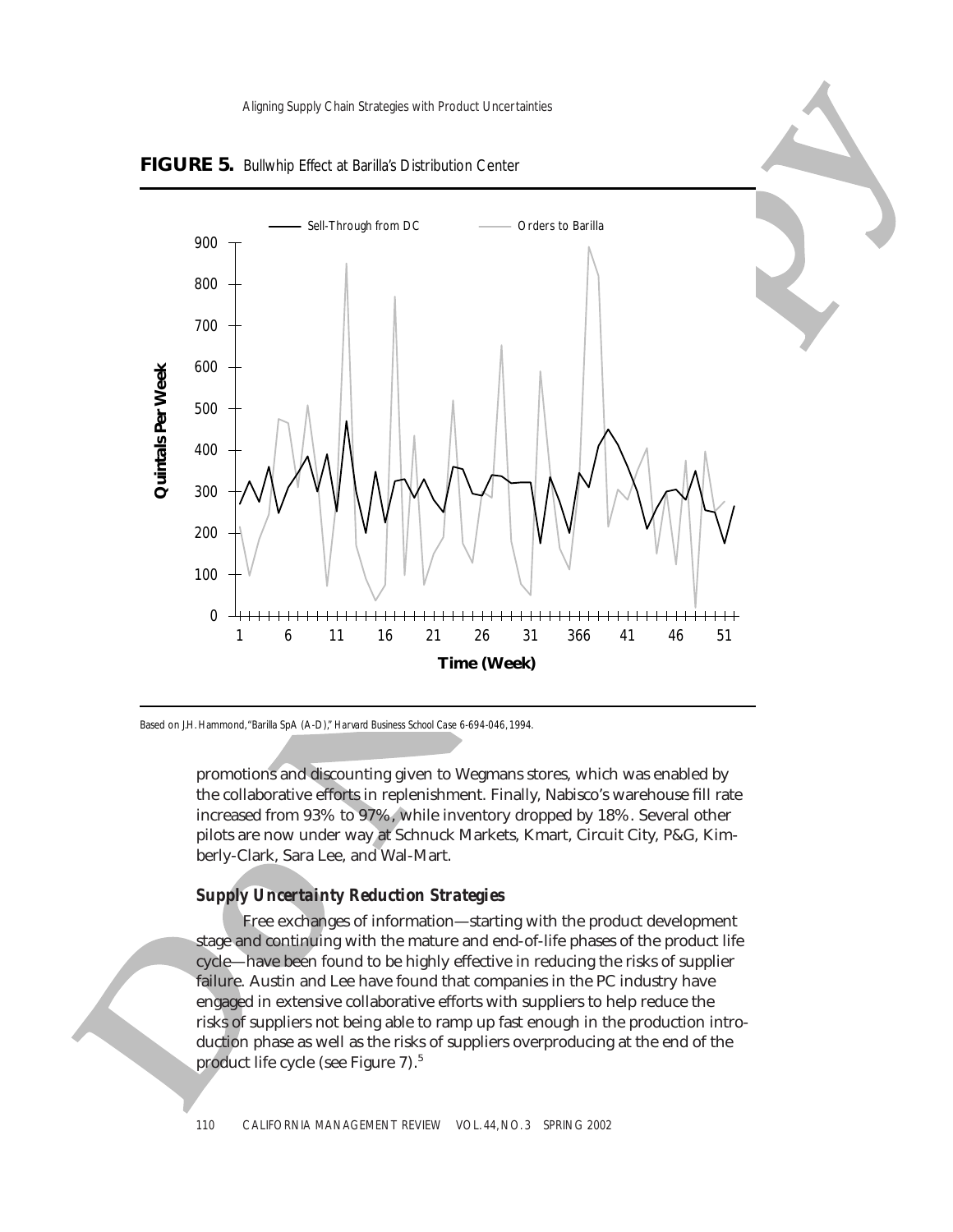

## FIGURE 6. Higher Profits and Higher Level of Joint Demand and Logistics Planning

Based on study of PC industry by Stanford University and Accenture, 1998.

Billington et al. have also identified sharing product rollover plans with suppliers as a key means to manage the risks of product transitions.<sup>6</sup> Indeed, the need to share and communicate important product content information to support product changes and transitions has created a software market for "product data management." For example, Johnson and Lee described how Agile Software has been able to help manufacturers such as WebTV, Flextronics, and Pair-Gain work tightly with their suppliers so that the risks of supply failures during product transitions could be minimized.7

Early design collaboration is another way to reduce supply uncertainties downstream. Most of the industry consortium-based market exchanges (such as Exostar, e2Open, and Covisint) have identified design collaboration with suppliers as a key service provided by the exchanges. Bose Corporation has used the "on-site" representative concept to have a supplier representative stationed at their sites to foster communication.<sup>8</sup> The Micro-Compact Car (MCC), owned by Daimler-Benz and manufacturer of the Smart Car in Europe, set up their factory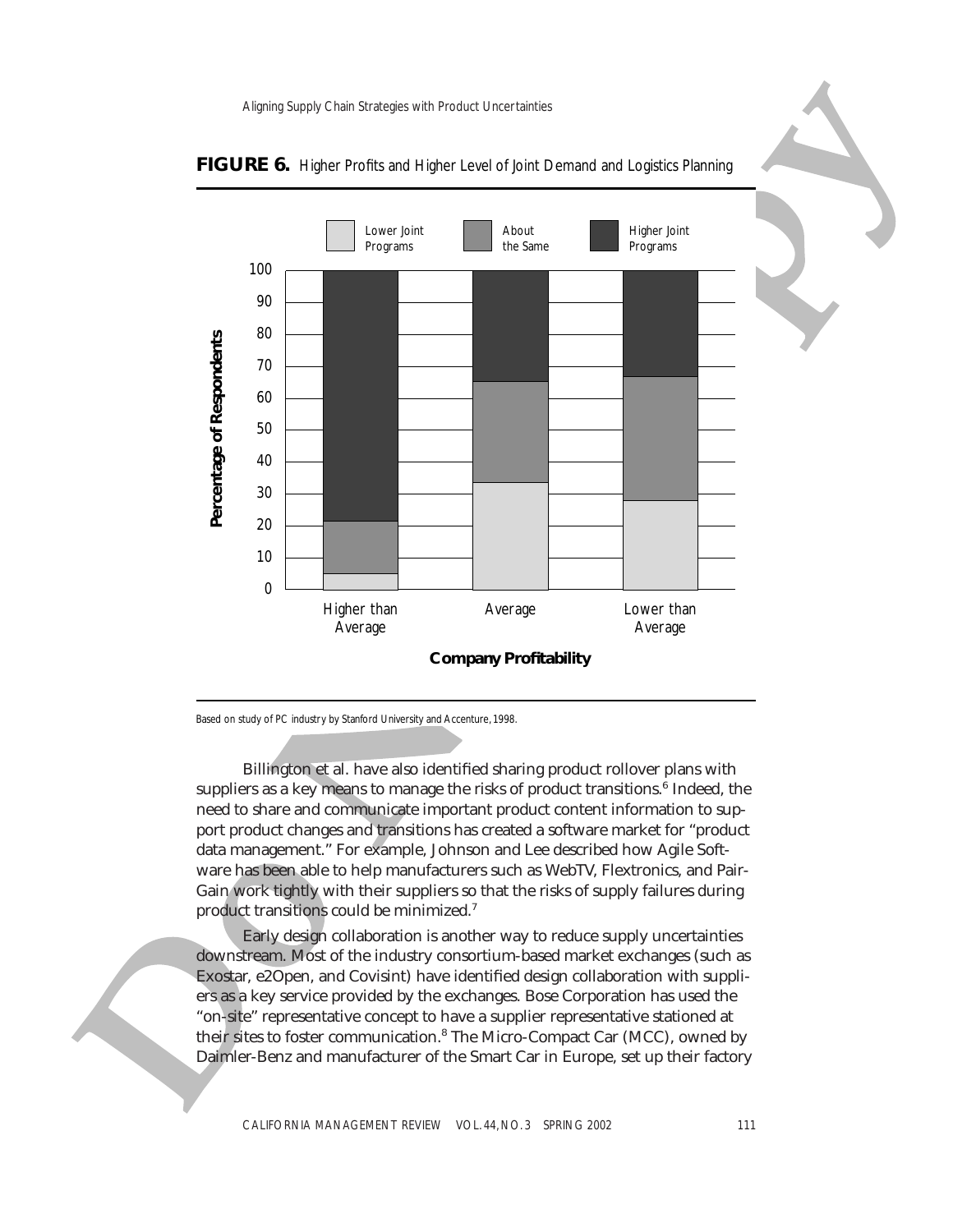Aligning Supply Chain Strategies with Product Uncertainties





Based on study of PC industry by Stanford University and Accenture, 1998.

in Hambach, France, where key subsystems suppliers were given the responsibility to manage the replenishments of key modules at the factory site. Suppliers were asked to make direct investments in the Hambach factory when it was first set up in 1994 and were given space inside the factory to store their inventory. In some cases, they were also responsible for inserting their modules into the automobiles as finished products. Along with investment and increased responsibilities, suppliers are also heavily involved in the research and development of Smart Cars. This strengthened partnership relationship has paid off handsomely. Despite a difficult startup period, Smart Cars sales have recently been gaining much ground in Europe.

Supplier hubs have also been used by manufacturers to reduce the supply risks of their manufacturing lines. For example, at their former manufacturing site in Fountain, Colorado, Apple Computer created a supplier hub that was operated by a third-party logistics company, Fritz Companies. Fritz would manage the replenishment and inbound logistics of the parts and materials to a warehouse (known as the supplier hub) that was in close proximity to the Apple factory. The inventory at the hub was owned by the suppliers. The use of the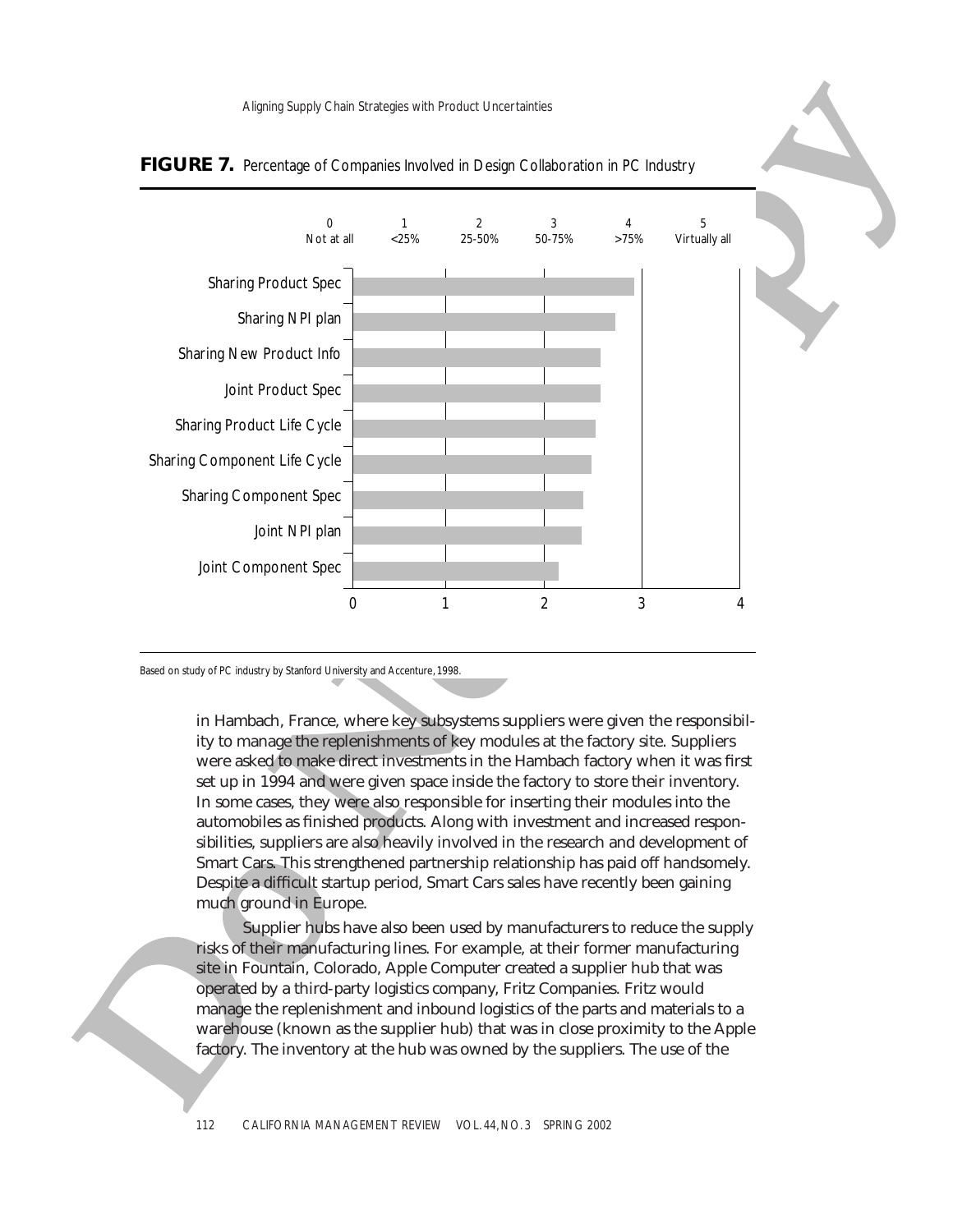hub has allowed the suppliers to have much better information about Apple's needs and consumption patterns of their parts as well as about the inventory in transit. This had resulted in more effective management of inventory replenishment and inbound logistics by the suppliers and Fritz collectively, thereby reducing the supply uncertainties for Apple. <sup>9</sup> Supplier hubs have been used by companies such as Compaq, HP, Dell, Cisco, 3Com, and Volkswagen.

# **Supply Chain Strategies in the Information Age**

Some uncertainty characteristics require supply chain strategies with initiatives and innovations that can provide a competitive edge to companies. These strategies can be classified into four types. Information technologies and the Internet have played an important role in shaping such strategies.

- **Efficient Supply Chains**—These are supply chains that utilize strategies aimed at creating the highest cost efficiencies in the supply chain. For such efficiencies to be achieved, non-value-added activities should be eliminated, scale economies should be pursued, optimization techniques should be deployed to get the best capacity utilization in production and distribution, and information linkages should be established to ensure the most efficient, accurate, and cost-effective transmission of information across the supply chain. The role of the Internet in this case is that it enables the supply chain to have tight and effortless information integration, as well as enabling production and distribution schedules to be optimized once the demand, inventory, and capacity information throughout the supply chain are made transparent.
- mends and consumption particles on their parts as well as datue the inversion of the consumption particles in the same of the consumer in the consumer state and the comparison of the particle of the consumer state of the **Risk-Hedging Supply Chains**—These are supply chains that utilize strategies aimed at pooling and sharing resources in a supply chain so that the risks in supply disruption can also be shared. It is therefore a risk-hedging strategy. A single entity in a supply chain can be vulnerable to supply disruptions, but if there is more than one supply source or if alternative supply resources are available, then the risk of disruption would be reduced. A company may want to increase the safety stock of its key component to hedge against the risk of supply disruption, and by sharing the safety stock with other companies who also need this key component, the cost of maintaining this safety stock can be shared. Such inventory pooling strategies are quite common in retailing, where different retail stores or dealerships share inventory. Distributors such as Ingram-Micro have also provided similar pooling of inventory for their customers. The Internet plays a key role in providing information transparency among the members of the supply chain that are sharing inventory. Having real time information on inventory and demand allows the most cost-effective transshipment of goods from one site (with excess inventory) to another site (in need).

y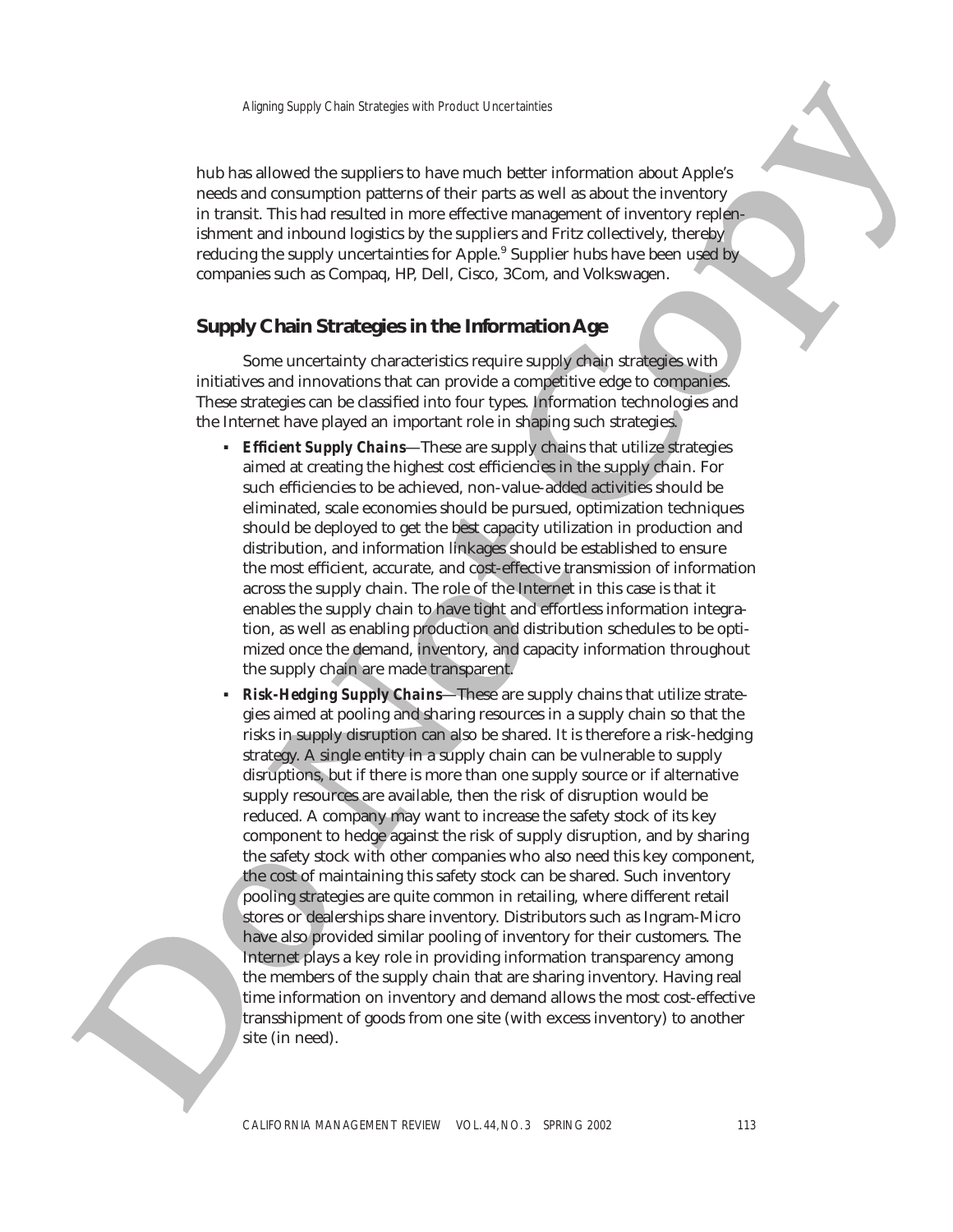# **FIGURE 8.** Matched Strategies

|                    |                            |                                                                                                                                                                                                                                                                                                                                                                                                                                                                                                                                                                                                                                                                                                                                                                                                                                                          | <b>Demand Uncertainty</b>  |                                                                                                                                                             |
|--------------------|----------------------------|----------------------------------------------------------------------------------------------------------------------------------------------------------------------------------------------------------------------------------------------------------------------------------------------------------------------------------------------------------------------------------------------------------------------------------------------------------------------------------------------------------------------------------------------------------------------------------------------------------------------------------------------------------------------------------------------------------------------------------------------------------------------------------------------------------------------------------------------------------|----------------------------|-------------------------------------------------------------------------------------------------------------------------------------------------------------|
|                    |                            | Low (Functional Products)                                                                                                                                                                                                                                                                                                                                                                                                                                                                                                                                                                                                                                                                                                                                                                                                                                | High (Innovative Products) |                                                                                                                                                             |
| Supply Uncertainty | Low<br>(Stable Process)    | Efficient supply chains                                                                                                                                                                                                                                                                                                                                                                                                                                                                                                                                                                                                                                                                                                                                                                                                                                  | Responsive supply chains   |                                                                                                                                                             |
|                    | High<br>(Evolving Process) | Risk-hedging supply chains                                                                                                                                                                                                                                                                                                                                                                                                                                                                                                                                                                                                                                                                                                                                                                                                                               | Agile supply chains        |                                                                                                                                                             |
|                    | product.<br>٠              | of the customers. To be responsive, companies use build-to-order and<br>mass customization processes as a means to meet the specific require-<br>ments of customers. The customization processes are designed to be flexi-<br>ble. Order accuracy (i.e., accurate specification of customer requirements)<br>is the key to the success of mass customization. Again, the Internet has<br>enabled very accurate and timely capturing of highly personalized<br>requirements of customers as well as fast transfer of order information<br>to the factory or customization centers for the final configuration of the<br>Agile Supply Chains-These are supply chains that utilize strategies aimed<br>at being responsive and flexible to customer needs, while the risks of sup-<br>ply shortages or disruptions are hedged by pooling inventory or other |                            | <b>Responsive Supply Chains-These are supply chains that utilize strategies</b><br>aimed at being responsive and flexible to the changing and diverse needs |

- *Responsive Supply Chains*—These are supply chains that utilize strategies aimed at being responsive and flexible to the changing and diverse needs of the customers. To be responsive, companies use build-to-order and mass customization processes as a means to meet the specific requirements of customers. The customization processes are designed to be flexible. Order accuracy (i.e., accurate specification of customer requirements) is the key to the success of mass customization. Again, the Internet has enabled very accurate and timely capturing of highly personalized requirements of customers as well as fast transfer of order information to the factory or customization centers for the final configuration of the product.
- Agile Supply Chains—These are supply chains that utilize strategies aimed at being responsive and flexible to customer needs, while the risks of supply shortages or disruptions are hedged by pooling inventory or other capacity resources. These supply chains essentially have strategies in place that combine the strengths of "hedged" and "responsive" supply chains. They are agile because they have the capability to be responsive to the changing, diverse, and unpredictable demands of customers on the front end, while minimizing the back-end risks of supply disruptions.

# **The Right Supply Chain Strategy to Match Product Uncertainty**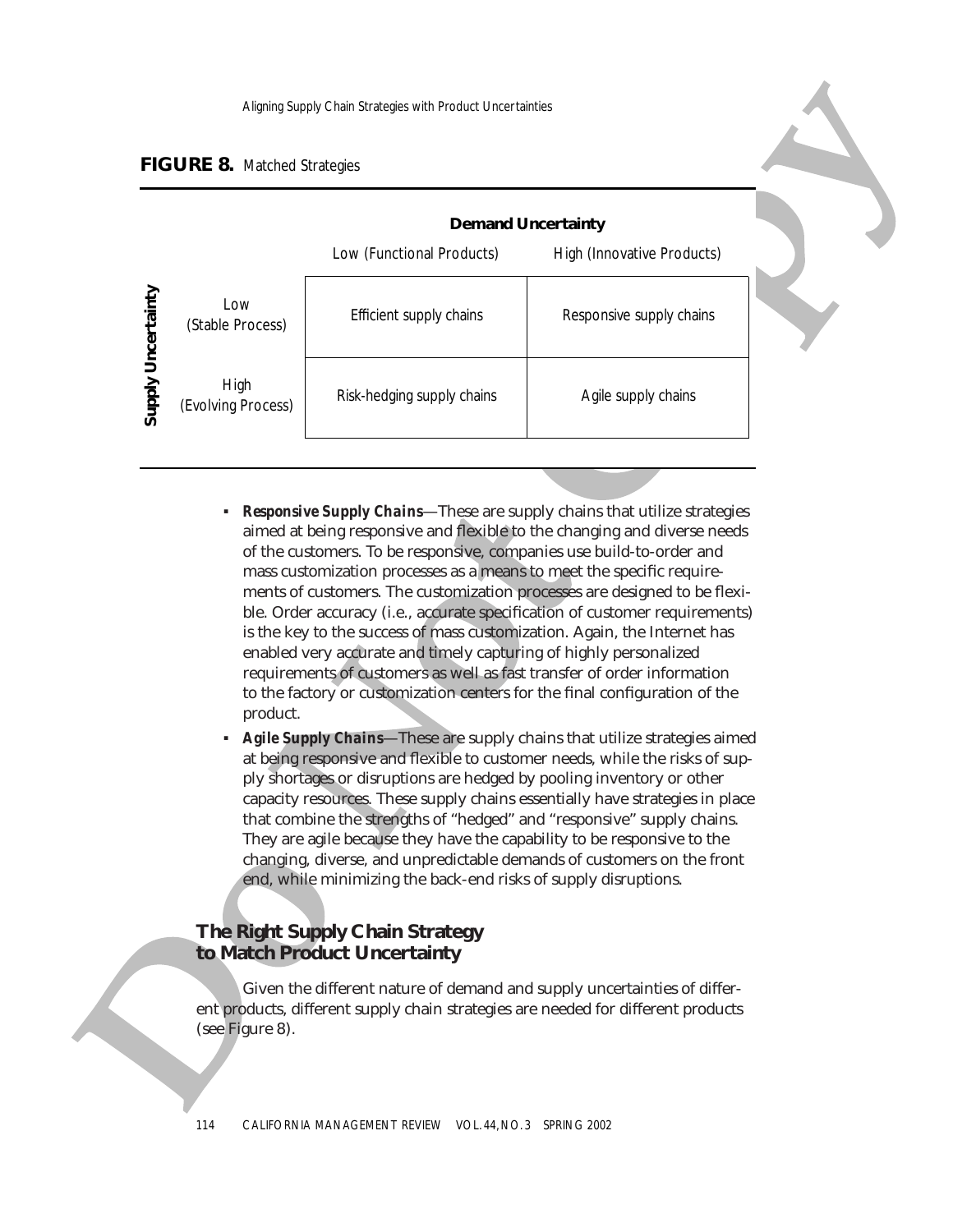#### *Functional Products with Stable Supply Processes*

basis of competition is efficiency. There are two dimensions of efficiency—cost and information coordination. With predictable demand patterns and a stable supply process, companies should strive at improving supply chain efficiency so Aligning Supply Chain Strategies with Product Uncertainties<br> **Concept of Alignal Products with Stable Supply Processes**<br>
When products have both low demand and supply uncertainties, the<br>
f competition is efficiency. There that the cost of providing the product to the customers is the lowest possible. This enables the company to gain a competitive advantage over competitors. Hence, these companies should aim at building "efficient supply chains."

bases of competition is increased about bases and any hyperometrizing, the model and the competition is efficiency. These are two dimensions of afficiency----original particles in the control of the competitive signal par Cost efficiency can be gained by productivity improvements, which in turn are the result of basic elements of manufacturing excellence, such as justin-time systems, automation, economies of scale, facility layout, and workflow streamlining. These are all basic tools that Japanese manufacturing companies such as Toyota have excelled in. The emphasis is on lean manufacturing to cut costs as much as possible. This is exactly how POSCO, a relatively young company in Korea, was able to become the world's second largest steel manufacturer.<sup>10</sup> As a functional product, the manufacturing process of steel is fairly mature and stable. POSCO focuses relentlessly on JIT techniques, total quality management, and building economies of scale at their two steel mills. The cost efficiency that POSCO was able to achieve surpasses most of the competition in the United States.

Cost efficiency can also be gained by having a highly effective logistics system. For products with stable demand, it is often possible to ship products directly from the manufacturing source to the customer without going through distribution centers. Eliminating steps in the distribution channel reduces costs. For examples, retail giants such as Wal-Mart and Costco have direct-to-store distribution processes for their stable, high-volume products. Shipping products with erratic demand directly to stores, however, can result in less-than-truckload shipments with small batches, so that transportation is no longer cost-effective.

Longs Drug Stores, recognizing the stable nature of most of their pharmaceutical products, has utilized a state-of-the-art scientific replenishment optimization software provided by Nonstop Solutions to plan the replenishments to their warehouses and stores. The resulting inventory savings of 40% enabled Longs to relieve enough capital to purchase 20 new stores. $^{11}$ 

#### *Functional Products with Evolving Supply Processes*

When supply processes are still evolving and therefore are faced with uncertainties regarding yield, process reliability, supply source, and lead-time, companies must find ways to prevent such uncertainties from ultimately affecting demand fulfillment. These companies should aim at establishing "risk-hedging" supply chains. Here is where inventory pools can be most effective. Such inventory stocking points decouple the supply chain so that the uncertainties of supply can be shielded. When the component with the evolving supply process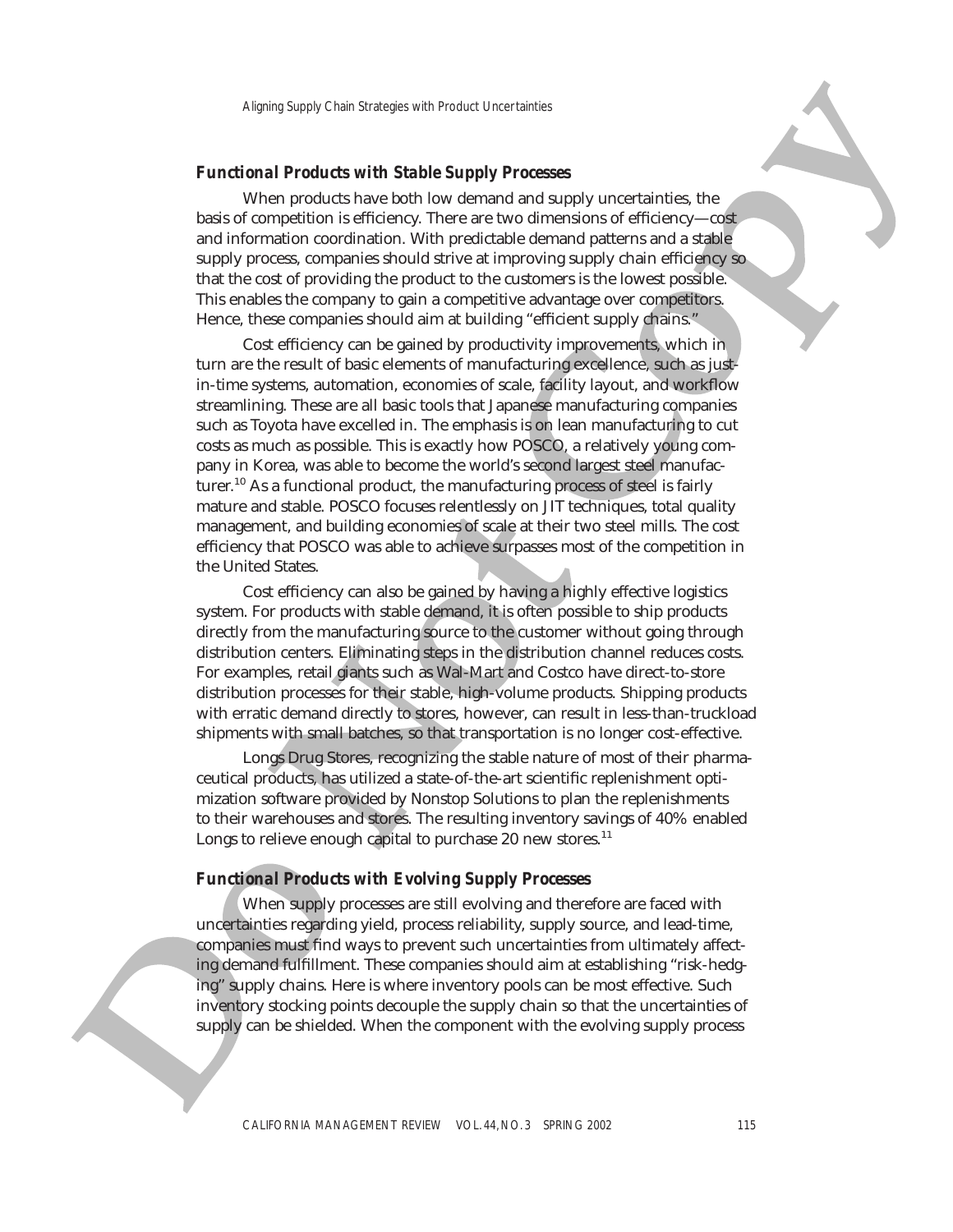is of low value, then it is clearly worthwhile to stockpile the components so that the order fulfillment process will not be disrupted due to part shortages.

multiple supply bases so that backup supply sources are available. The costs of managing the multiple supply bases may be higher, but the risk of supply out-Aligning Supply Chain Strategies with Product Uncertainties<br>We value, then it is clearly worthwhile to stockpile the components so<br>e order fulfillment process will not be disrupted due to part shortages.<br>With an evolving s ages can be reduced. The Internet can serve as a means for companies to have supply and demand information and thereby enhance the efficiency of inventory pooling.

The Internet can also be used to support risk-hedging supply chains. First, supply conditions can be shared quickly and accurately via the Internet, so that the downstream sites can use that information to plan accordingly. Second, the Internet enables a buyer to quickly identify alternative supply sources in the face of supply uncertainties. Third, the Internet, via market exchanges, can extend the reach of a typical buyer to suppliers from a global market. SeeCommerce, a new startup company based in Palo Alto, California, was instrumental in helping DaimlerChrysler's service parts division improve its service performance drastically by providing total visibility of its service supply chain.<sup>12</sup> Similarly, Instill Corporation, a major market exchange in the food service industry, helps riskhedging food operators (such as Subway) significantly improve their efficiency.<sup>13</sup> Market exchanges (such as Covisint in the automobile industry) help to expand the supply base of manufacturers, as well as to identify availabilities of scarce components.

#### *Innovative Products with Stable Supply Processes*

that the ender furtherm (process) will real the insteption is the part should be a proportional the ender of the interval to the distance of the control of the scaling space of the control of the scaling term and the stud With highly unpredictable demand, excessive inventory may result. The cost of inventory for innovative products can be significant, since the product life cycles are short. Companies with such products should pursue strategies with a "responsive" supply chain. Rather than focusing on accurate forecasting and inventory planning, companies with a very stable process and product technology can make use of the concept of postponement to pursue aggressive buildto-order strategies.<sup>14</sup> Dell Computer is a champion in this game. As long as PC manufacturers can design their products with highly modular structures—so that the final assembly and test steps can be simply and reliably performed and suppliers of key components can provide stable supplies—then companies such as Dell, Gateway, and others can engage in build-to-order processes to be highly responsive to customer orders. These companies often utilize the concept of a supplier hub, often close to the final assembly site, to ensure a stable and reliable supply of components.

The concept of postponement for innovative products is most applicable with reliable and stable supply bases. More than seven years ago, the HP PC division switched from the conventional build-to-forecast to configure-to-order (first by HP DCs, then by some channel members). They had to work on improving the modular designs to facilitate final assembly as well as on rationalizing their supply base to ensure close coordination with their suppliers for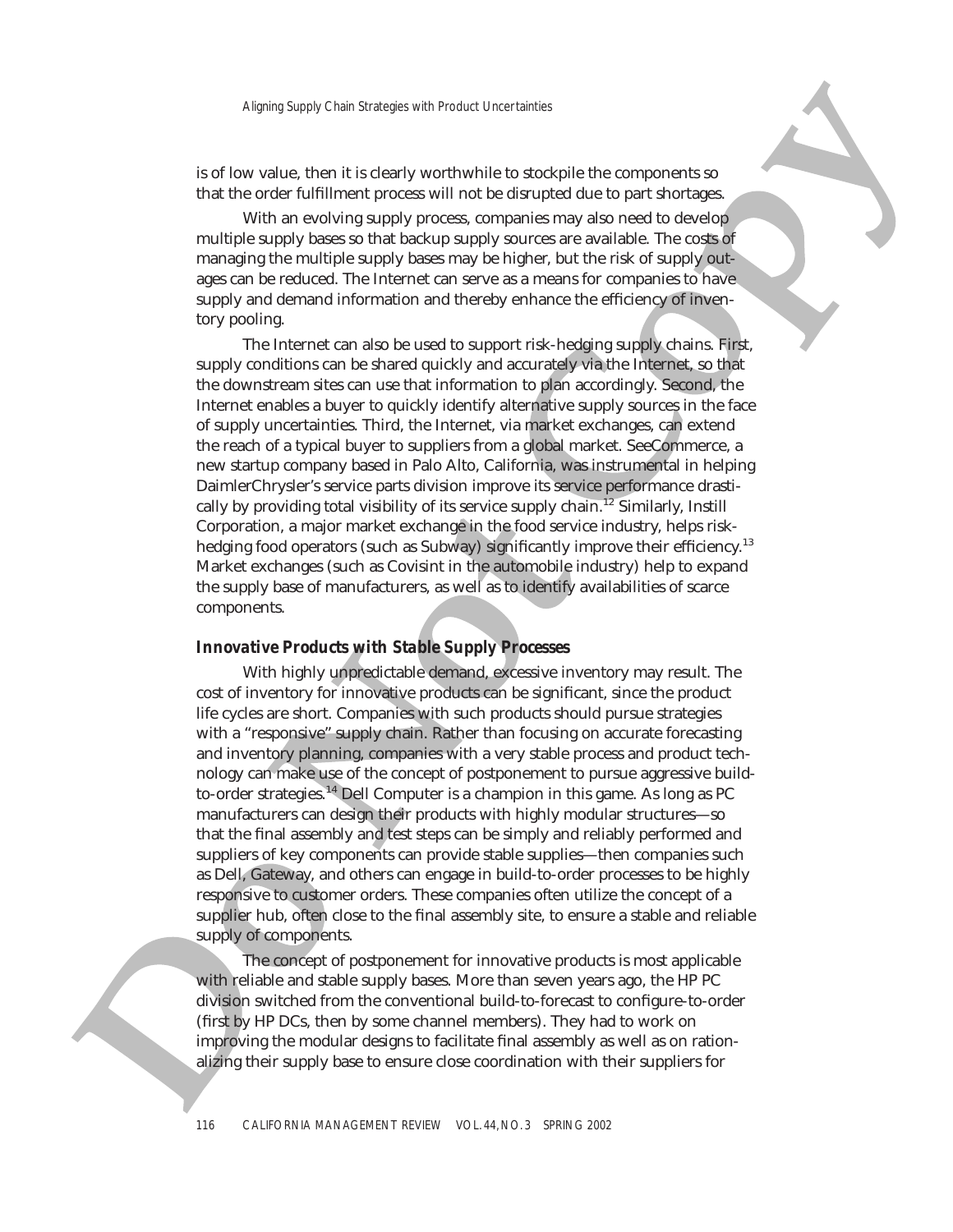reliable and timely supplies. About the same time frame, IBM started their channel assembly business in which selective channel members can configure products using IBM's "vanilla boxes," matched with different subassemblies from other manufacturers. In both cases, the same two ingredients are necessary: new products are designed for ease of assembly and test, and supply integration to ensure reliable and stable supplies of components and subassemblies.

The most celebrated example of a postponement strategy in the apparel industry is Benetton, in which the company redesigned their sweater manufacturing process from dye first, knit second, to knit first, then dye; thereby postponing the color destination of the product. Similarly, HP postponed their localization step for their Deskjet Printer (localizing the printer for different country needs) from the factory to distribution. The new processes may actually be more costly, but when product demand is unpredictable, pursuing a "responsive" supply chain strategy is more appropriate than a "cost-efficient" strategy.

The Internet has enabled companies to tap into a bigger supply base to ensure reliable supply of the products so as to be responsive. Solectron, the unprecedented two-time winner of the National Malcolm Baldrige Award, makes use of Agile Buyer (an Internet-based procurement software provided by Agile Software) to reach multiple suppliers and obtain price and availability quotes within a day or two. This drastically reduced their cycle time to support their customers' new product introduction process.<sup>15</sup>

#### *Innovative Products with Evolving Supply Processes*

Companies with innovative products and evolving and unstable supply processes have to utilize the combination of risk-hedging and responsive strategies. The appropriate strategy here is to establish "agile" supply chains.

nd assembly basticary which substitute the minute measure and mean to make particular substitute the minute measurements in that coses, the same two ingendient sets measurements in the minute measurements in that coses in Xilinx Inc., a fab-less semiconductor company specializing in high-end integrated circuits known as field-programmable logic, relies on such a strategy to compete successfully in the market place.<sup>16</sup> High-end semiconductor chips are highly innovative products, often representing the first generation of the most powerful integrated circuits. Since they are pushing the frontier, the process technology used and process control methods required for the wafer fabrication process are very demanding and challenging. A highly sophisticated fabrication facility is needed. Xilinx has formed very tight partnerships with two such foundries, United Microelectronics Corporation in Taiwan and Seiko in Japan. Fabricated wafers are then stocked, forming a decoupling point known as die banks. As demand for specific chips is known through orders from customers such as Cisco, Dell, Motorola, HP, and Lucent Technologies, the final assembly and testing of the chips are carried out by other supply chain partners in Korea and the Philippines. Such a decoupling point strategy enables Xilinx to be responsive to the diverse and changing needs of their customers, who themselves are faced with highly unpredictable demand for their end products.

y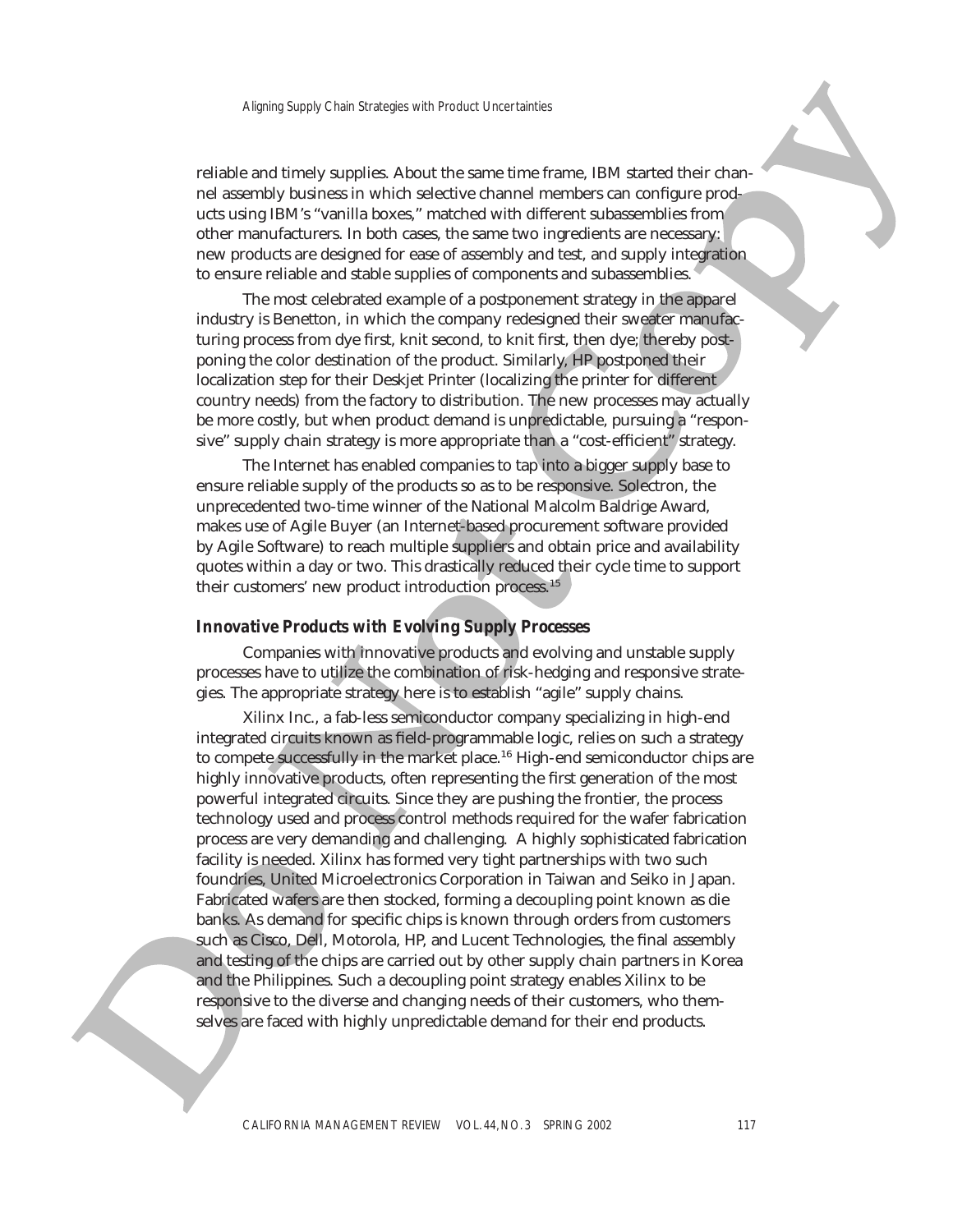urable cage (iii). Xhin performas are fuld-anguagementable, i.e., some of the product of the third performation of the product of the product in the field, specially the specified they have been abstracted on the column o urable-Logic (IRL). Xilinx products are field-programmable, i.e., some of the functionalities of their chips can be specified by software in the field, even after they have been delivered to the customer. In this age of rapid technological developments, some of the products in which Xilinx chips reside are going through constant product generation changes that would require the updating Aligning Supply Chain Strategies with Product Uncertainties<br>
The latest innovation by Xilinx has been to create Internet-Reconfig-<br>
Logic (IRL). Xilinx products are field-programmable, i.e., some of the<br>
malities of their of the functionalities of the Xilinx chips. With IRL, the field-programming logic can be modified or updated after the installation at the end user's premises over networks and the Internet. These online field upgradable systems can range from multi-use set-top boxes and wireless telephone cellular base stations to communications satellites and network management systems. Since 1999, Xilinx has surpassed its competitors and is now the market leader for field-programmable logic.

Adaptec, another fab-less semiconductor company faced with both evolving supply processes and innovative products, also relied on advanced Internetbased solutions to exchange information and coordinate their production plans with their supply chain partners. Using software called Alliance developed by Extricity, the company communicates in real time with their foundry (Taiwan Semiconductor Manufacturing Company) and their assembly partners (Amkor, ASAT, and Seiko) with information such as detailed and complex design drawings, prototype plans, test results, and production and shipment schedules. This greatly facilitates their ability to be aware of demand and supply levels, and they can respond quickly to potential mismatch problems. It also helps to shorten their new product development times. With the use of Alliance, Adaptec's cycle time was cut by more than 50%.<sup>17</sup>

Realizing the tremendous uncertainties that it faces in both supply and demand, Cisco has embarked on a very ambitious project to create an e-Hub.<sup>18</sup> The e-Hub will link multiple tiers of suppliers via the Internet, and it will coordinate supply and demand planning across the supply chain, using intelligent planning software provided by Manugistics. The e-Hub will also enable the identification of potential supply and demand problems early, with proper warning given to the appropriate parties and resolution actions taken promptly via the Internet.

Market exchanges in the high-tech sector, such as Converge and e2open, have to deal with the market uncertainties in both supply and demand. These exchanges have aimed at creating agile supply chains for their member companies.

# **Conclusion**

Demand and supply uncertainties can be used as a framework to devise the right supply chain strategy. Innovative products with unpredictable demand and an evolving supply process face a major challenge. Because of shorter and shorter product life cycles, the pressure for dynamically adjusting and adapting